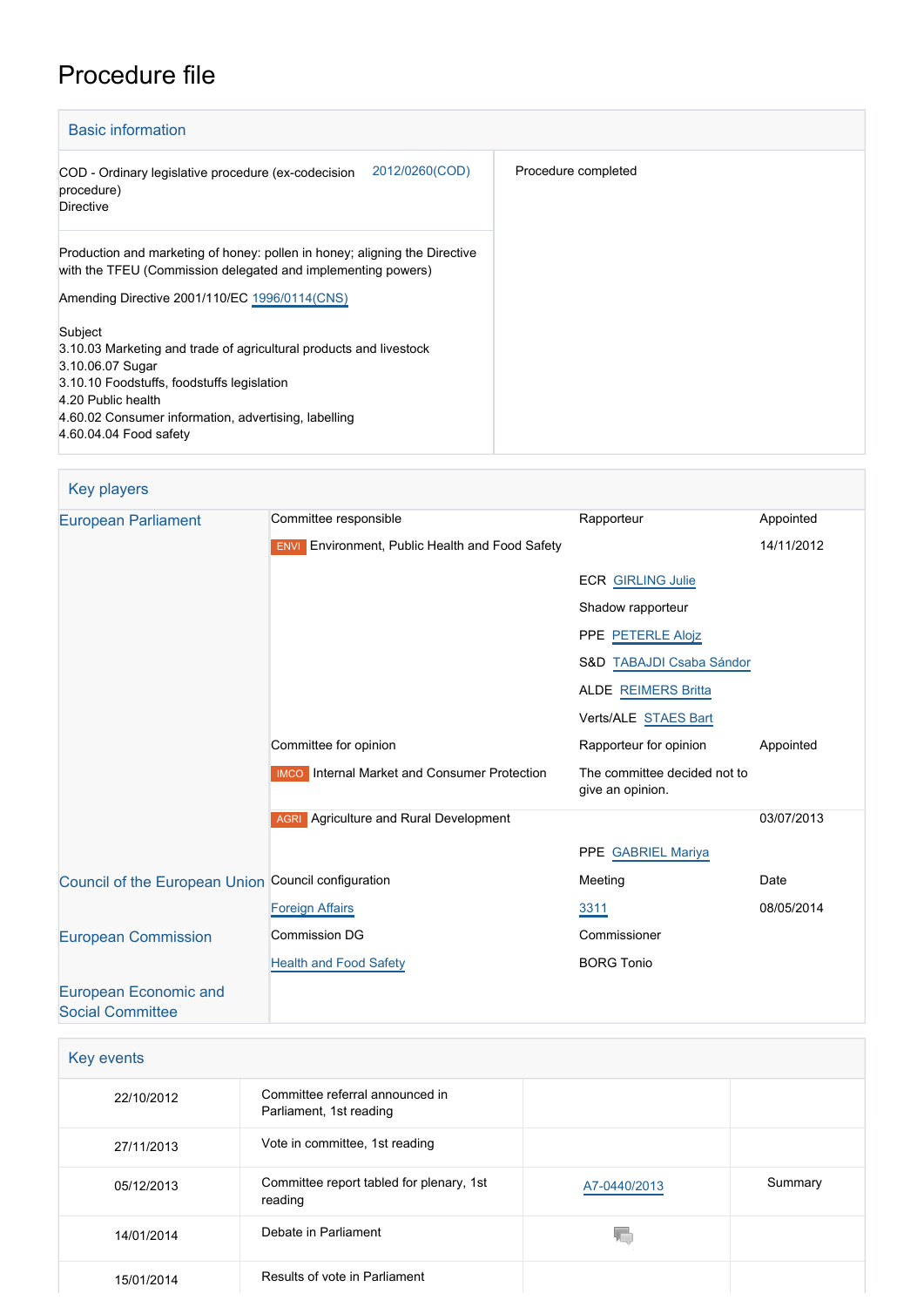| 15/01/2014 | Decision by Parliament, 1st reading                      | T7-0028/2014 | Summary |
|------------|----------------------------------------------------------|--------------|---------|
| 16/04/2014 | Decision by Parliament, 1st reading                      | T7-0442/2014 | Summary |
| 08/05/2014 | Act adopted by Council after Parliament's<br>1st reading |              |         |
| 15/05/2014 | Final act signed                                         |              |         |
| 15/05/2014 | End of procedure in Parliament                           |              |         |
| 03/06/2014 | Final act published in Official Journal                  |              |         |

#### Technical information

| Procedure reference                          | 2012/0260(COD)                                                 |
|----------------------------------------------|----------------------------------------------------------------|
| Procedure type                               | COD - Ordinary legislative procedure (ex-codecision procedure) |
| Procedure subtype                            | Legislation                                                    |
| Legislative instrument                       | Directive                                                      |
|                                              | Amending Directive 2001/110/EC 1996/0114(CNS)                  |
| Legal basis                                  | Treaty on the Functioning of the EU TFEU 043-p2                |
| Mandatory consultation of other institutions | <b>European Economic and Social Committee</b>                  |
| Stage reached in procedure                   | Procedure completed                                            |
| Committee dossier                            | ENVI/7/10728                                                   |
|                                              |                                                                |

#### Documentation gateway

| Legislative proposal                                                      |             | COM(2012)0530  | 21/09/2012 | <b>EC</b>  | Summary |
|---------------------------------------------------------------------------|-------------|----------------|------------|------------|---------|
| Economic and Social Committee: opinion,<br>report                         |             | CES2304/2012   | 14/11/2012 | <b>ESC</b> |         |
| Committee draft report                                                    |             | PE498.152      | 20/12/2012 | EP         |         |
| Document attached to the procedure                                        |             | SWD(2013)0221  | 17/06/2013 | EC         | Summary |
| Amendments tabled in committee                                            |             | PE519.529      | 02/10/2013 | EP         |         |
| Committee opinion                                                         | <b>AGRI</b> | PE516.973      | 06/11/2013 | EP         |         |
| Amendments tabled in committee                                            |             | PE524.594      | 26/11/2013 | EP         |         |
| Committee report tabled for plenary, 1st<br>reading/single reading        |             | A7-0440/2013   | 05/12/2013 | EP         | Summary |
| Text adopted by Parliament, partial vote at<br>1st reading/single reading |             | T7-0028/2014   | 15/01/2014 | EP         | Summary |
| Text adopted by Parliament, 1st<br>reading/single reading                 |             | T7-0442/2014   | 16/04/2014 | EP         | Summary |
| Draft final act                                                           |             | 00065/2014/LEX | 15/05/2014 | CSL        |         |
| Commission response to text adopted in<br>plenary                         |             | SP(2014)471    | 09/07/2014 | EC         |         |
|                                                                           |             |                |            |            |         |

#### Additional information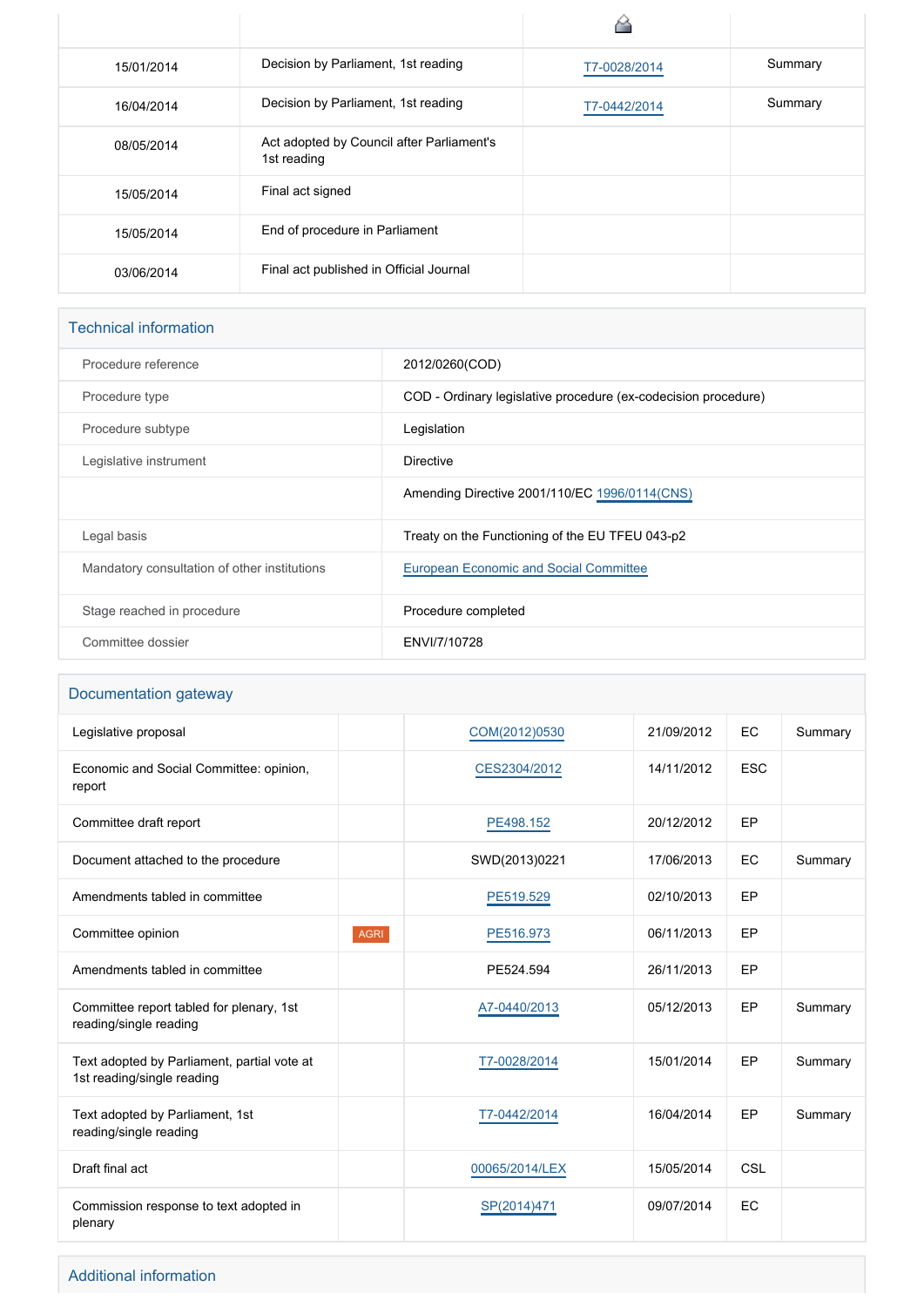| National parliaments                                      | <b>IPEX</b> |  |
|-----------------------------------------------------------|-------------|--|
| European Commission                                       | EUR-Lex     |  |
|                                                           |             |  |
| Final act                                                 |             |  |
| Directive 2014/63<br>OJ L 164 03.06.2014, p. 0001 Summary |             |  |
| Final legislative act with provisions for delegated acts  |             |  |

### Production and marketing of honey: pollen in honey; aligning the Directive with the TFEU (Commission delegated and implementing powers)

PURPOSE: to align existing Commission implementing powers with the provisions laid down in the Treaty on the Functioning of the European Union (TFUE) and clarify explicitly the status of pollen as a constituent particular to honey rather than an ingredient of honey.

PROPOSED ACT: Directive of the European Parliament and of the Council.

BACKGROUND: Articles 290 and 291 of the Treaty on the Functioning of the European Union (TFUE) distinguish two different types of Commission acts:

- · Article 290 of the TFUE allows the legislator to delegate to the Commission the power to adopt non-legislative acts of general application to supplement or amend certain non-essential elements of a legislative act (delegated acts);
- · Article 291 of the TFUE allows Member States to adopt all measures of national law necessary to implement legally binding Union acts (implementing acts).

Following a reference for a preliminary ruling under Article 234 EC for the Bayerischer Verwaltungsgerichtshof (case C-442/09), the Court of Justice issued a ruling, whereby it qualifies pollen in honey as an ingredient within the meaning of Article 6(4)(a) of Directive 2000/13/EC on the approximation of laws of the Member States relating to the labelling, presentation and advertising of foodstuffs.

In light of these considerations, a draft proposal amending Directive 2001/110/EC has been prepared.

IMPACT ASSESSMENT: no significant changes for interested parties are expected and for this reason, no impact assessment has been carried out.

LEGAL BASIS: Article 43 TFEU.

CONTENT : the proposal aims to:

- identify the delegated and implementing powers that should be conferred upon the Commission as regards Directive 2001/110/EC and establish the corresponding procedure for adoption of this act in the new legal context determined by the entry into force of Articles 290 and 291 TFUE;
- clarify, in view of the judgement of the Court of Justice in Case C-442/09, that pollen in honey is not an ingredient in the sense of Article 6(4)(a) of Directive 2000/13/EC of the European Parliament and of the Council, but is a constituent of honey, which is a natural substance that has no ingredients. This clarification will not prevent the applicability of Regulation (EC) No 1829/2003 to honey containing GM pollen, and in particular will not affect the conclusion of the Court of Justice that honey containing GM pollen can be placed on the market only if it is covered by an authorisation in accordance with that Regulation.

BUDGETARY IMPLICATIONS: the proposal has no implications for the EU budget.

#### Production and marketing of honey: pollen in honey; aligning the Directive with the TFEU (Commission delegated and implementing powers)

This Commission staff working document aims to give further explanations as regards the legality of the proposal for a Directive of the European Parliament and of the Council amending Council Directive 2001/110/EC relating to honey.

The legal certainty of the proposal was questioned by the Council Legal Service as regards the qualification of pollen as a constituent of honey as opposed to an ingredient within the context of the ruling of the Court of Justice of the EU dated 6 September 2011, Bablok, C-442/09.

The Commission concludes that this proposal is based on different factual considerations than those put forward to the Court in the Bablok ruling and that it amends one of the acts (Directive 2001/110/EC) which was interpreted by the Court in the Bablok ruling.

Therefore, the Commission continues to consider that the proposal, as it stands, is fully compatible with the existing case-law and is therefore legal.

Production and marketing of honey: pollen in honey; aligning the Directive with the TFEU (Commission delegated and implementing powers)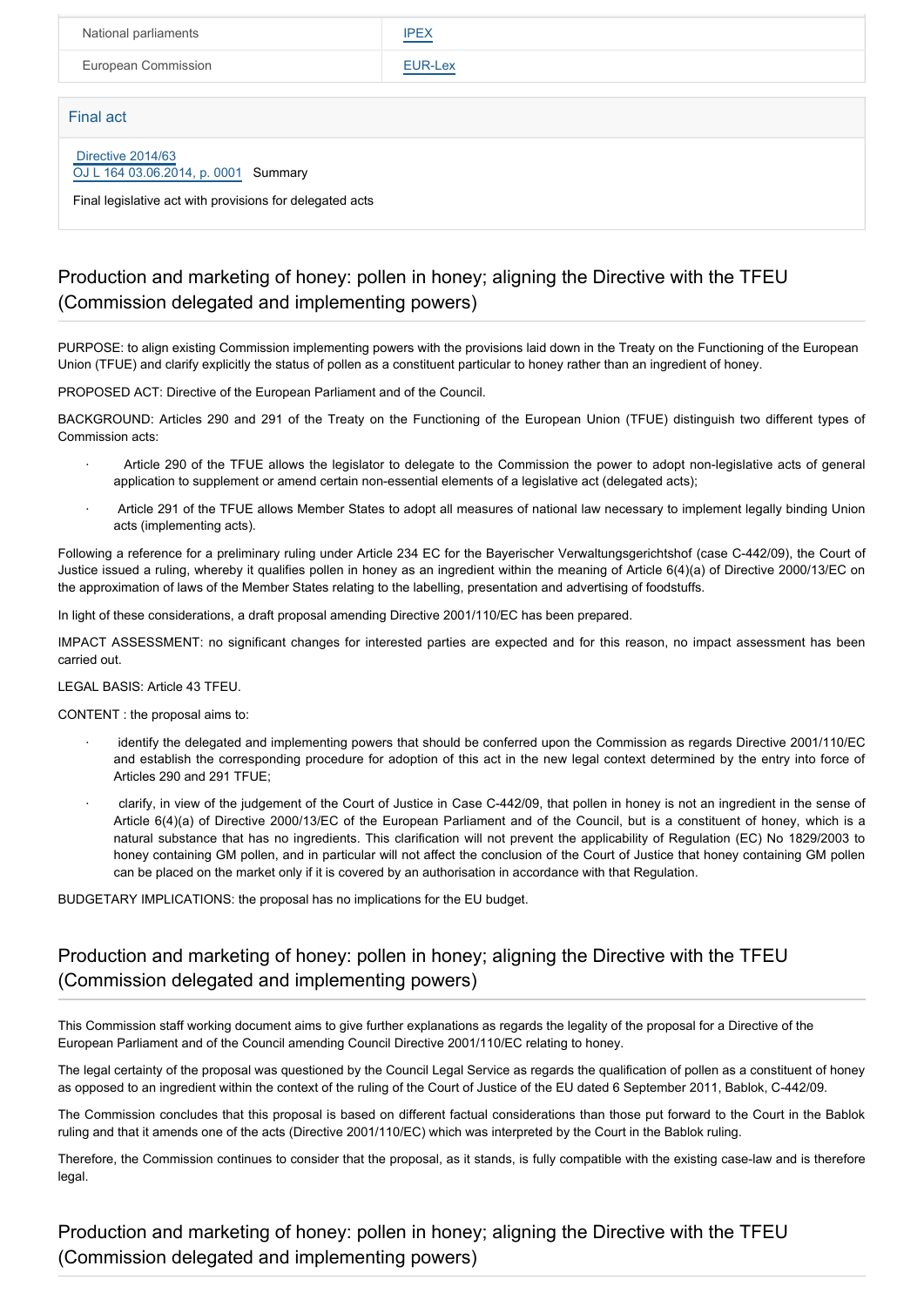The Committee on the Environment, Public Health and Food Safety adopted the report by Julie GIRLING (ECR, UK) on the proposal for a directive of the European Parliament and of the Council amending Council Directive 2001/110/EC relating to honey.

The committee recommended that the European Parliaments position adopted at first reading under the ordinary legislative procedure should amend the Commission proposal as follows:

Transformation of the ECJ-ruling of 6 September 2011: the report recalled that following the judgment of the Court of Justice of 6 September 2011 in case C-442/09, pollen derived from genetically modified crops is to be considered as an ingredient of honey, or of food supplements containing pollen, within the meaning of Regulation (EU) No 1169/2011 on the provision of food information to consumers.

In order to ensure freedom of information and choice for consumers, and taking into account the special characteristics of honey, this Directive should consider pollen to be an ingredient, but solely within the meaning of Article 2 and Article 12(2) of Regulation (EC) No 1829/2003 on genetically modified food and feed.

The report stressed that honey and other foods or food supplements, containing pollen derived from genetically modified crops are to be labelled as foodstuffs containing ingredients produced from genetically modified organisms. As honey is a natural product, it should be exempted from the requirement to bear a list of ingredients.

Alignment with the Lisbon Treaty (delegated acts): the proposal seeks to allow the Commission to amend the technical characteristics related to names, product descriptions and definitions in Annex I and composition criteria in Annex II to the present Directive. However, Members considered that these are all essential elements of the Directive. Therefore, the Commission proposal, in allowing amendment of essential elements, goes beyond the scope of delegated acts as outlined in the Treaty. For this reason, the report has removed these references from the Commission proposal.

The power to adopt delegated acts relating to non-essential elements should still to be conferred on the Commission. Therefore, Members called for the proposal in Article 4 for delegated acts to set out methods for the verification of compliance of honey with the provisions of this Directive to be maintained.

Members have also amended the length of time for which the power to adopt delegated acts can be conferred on the Commission. This has been changed from an indeterminate period to five years with tacit extension.

### Production and marketing of honey: pollen in honey; aligning the Directive with the TFEU (Commission delegated and implementing powers)

The European Parliament adopted amendments to the proposal for a directive of the European Parliament and of the Council amending Council Directive 2001/110/EC relating to honey.

The matter was referred back for reconsideration to the committee responsible. The vote was postponed to a later session.

The main amendments adopted in plenary are as follows:

Geneticially modified pollen: Parliament rejected a proposal by its Environment Committee to consider GM pollen as an ingredient rather than a natural constituent of honey, in line with a Court of Justice ruling in 2011.

The amended text stipulates that pollen, being a natural constituent particular to honey, shall not be considered an ingredient, within the meaning of Article 2 (2)(f ) of Regulation (EU) No 1169 /2011 on the provision of food information to consumers. Current EU legislation on labelling will continue to apply.

Alignment with the Lisbon Treaty (delegated acts): the proposal seeks to allow the Commission to amend the technical characteristics related to names, product descriptions and definitions in Annex I and composition criteria in Annex II to the present Directive. However, Members considered that these are all essential elements of the Directive and should not be amended through delegated acts in accordance with Article 290 of the TFEU. Therefore, they deleted these parts of the Commission proposal.

The power to adopt delegated acts relating to non-essential elements is still to be conferred on the Commission. Accordingly, Members called for the proposal in Article 4 for delegated acts to set out methods for the verification of compliance of honey with the provisions of this Directive to be maintained.

Members have also amended the length of time for which the power to adopt delegated acts can be conferred on the Commission. This has been changed from an indeterminate period to five years with tacit extension.

### Production and marketing of honey: pollen in honey; aligning the Directive with the TFEU (Commission delegated and implementing powers)

The European Parliament adopted by 283 votes to 248, with 45 abstentions, a legislative resolution on the proposal for a directive of the European Parliament and of the Council amending Council Directive 2001/110/EC relating to honey.

The report was referred back to the committee at the 15 January 2014 plenary sitting.

Parliament adopted its position at first reading following the ordinary legislative procedure. The amendments adopted in plenary are the result of an agreement reached between the European Parliament and the Council. They amended the proposal as follows:

Pollen: the compromise text stipulated that pollen, being a natural constituent particular to honey, should not be considered to be an ingredient, within the meaning of point (f) of Article 2(2) of Regulation (EU) No 1169/2011 on the provision of food information to consumers.

Labelling requirements: requirements as regards the case where honey originates in more than one Member State or third country have been clarified. If the honey originates in more than one Member State or third country, the indication of the countries of origin may be replaced with one of the following, as appropriate: (i) 'blend of EU honeys', (ii) 'blend of non-EU honeys', (iii) 'blend of EU and non-EU honeys'.